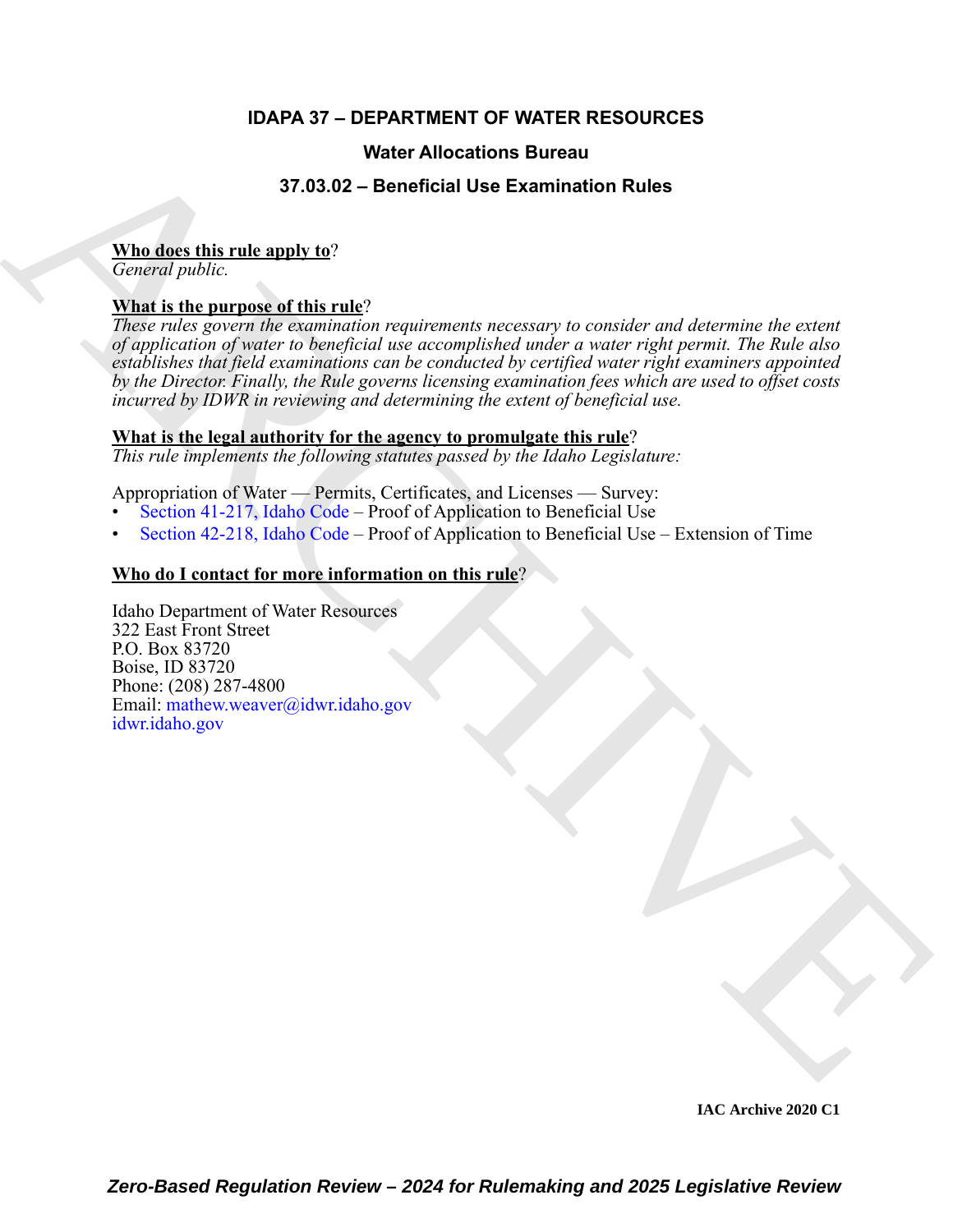# **Table of Contents**

# 37.03.02 - Beneficial Use Examination Rules

| 030. Qualification, Examination And Appointment Of |  |
|----------------------------------------------------|--|
|                                                    |  |
|                                                    |  |
|                                                    |  |
|                                                    |  |
|                                                    |  |
|                                                    |  |
|                                                    |  |
|                                                    |  |
|                                                    |  |
|                                                    |  |
|                                                    |  |
|                                                    |  |
|                                                    |  |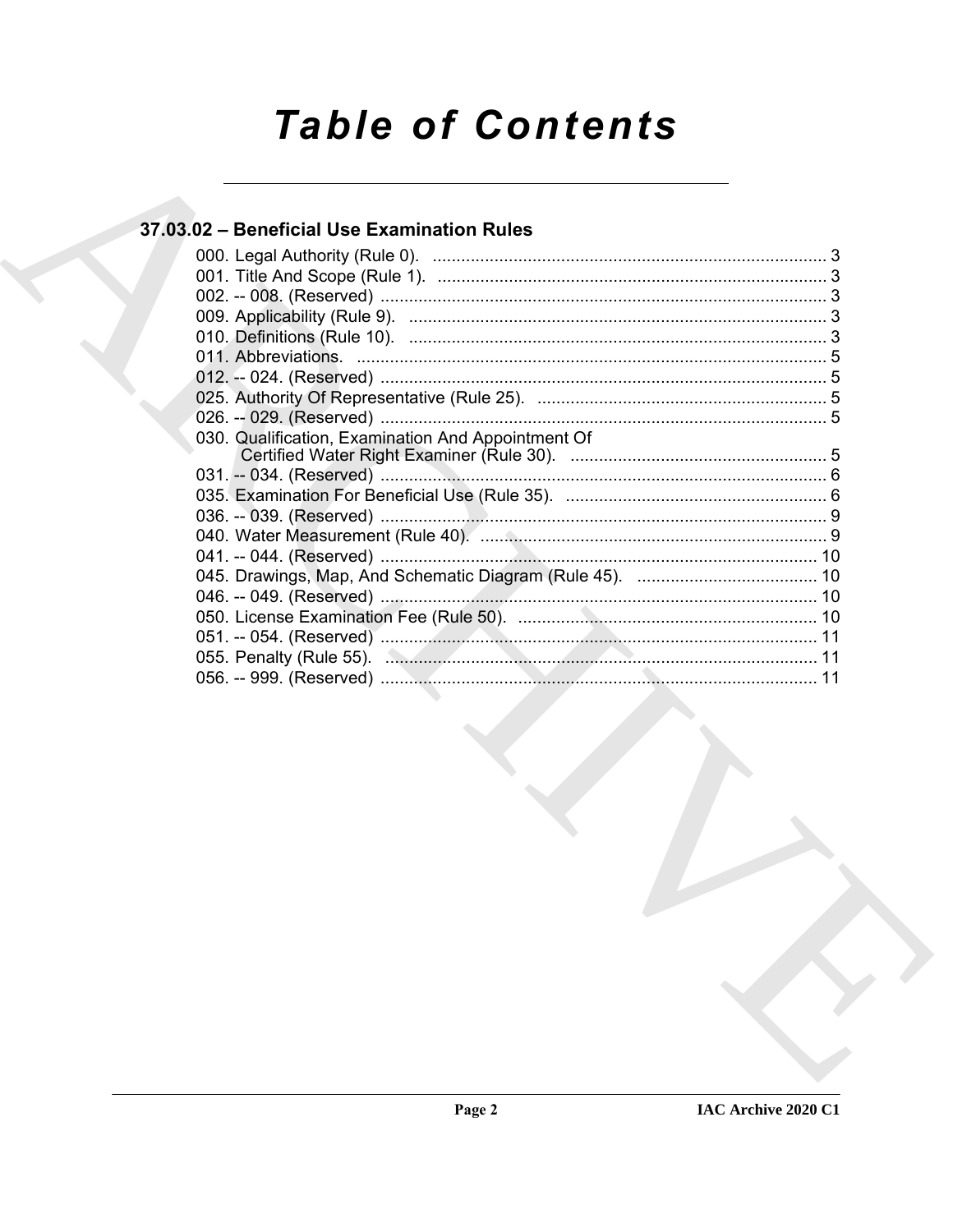# **37.03.02 – BENEFICIAL USE EXAMINATION RULES**

# <span id="page-2-17"></span><span id="page-2-1"></span><span id="page-2-0"></span>**000. LEGAL AUTHORITY (RULE 0).**

The director of the Department of Water Resources adopts these rules under the authority provided by Section 42- 1805(8), Idaho Code. (3-20-20)T

# <span id="page-2-18"></span><span id="page-2-2"></span>**001. TITLE AND SCOPE (RULE 1).**

<span id="page-2-19"></span>Sections 42-217 and 42-221, Idaho Code, requires a license examination fee be submitted together with the written proof of beneficial use or that a field examination report prepared by a certified water right examiner be submitted together with the written proof of beneficial use. The statutes also provided that field examinations could be conducted by certified water right examiners appointed by the director. (3-20-20)T

The Gracial distribution of the Relation of the Relation of the Relation of the South Control of the South Control of the South Control of the South Control of the South Control of the South Control of the South Control o **Examination Requirements**. The examination requirements listed are intended as a guide to establish acceptable standards to determine the extent of application of water to beneficial use. The requirements are not intended to restrict the application of other sound examination principles by water right examiners. The director will evaluate any deviation from the standards hereinafter stated as they pertain to the review of any given examination. Water right examiners are encouraged to submit new ideas which will advance the art and provide for the public benefit. (3-20-20)T

<span id="page-2-20"></span>**02.** Rules. These rules shall not be construed to deprive or limit the director of the Department of Water Resources of any exercise of powers, duties and jurisdiction conferred by law, nor to limit or restrict the amount or character of data, or information which may be required by the director from any owner of a water right permit or authorized representative for the proper administration of the law. (3-20-20)T

# <span id="page-2-3"></span>**002. -- 008. (RESERVED)**

# <span id="page-2-6"></span><span id="page-2-4"></span>**009. APPLICABILITY (RULE 9).**

**01. Proof of Beneficial Use**. These rules apply to all permits for which proof of beneficial use is not yet due and has not been submitted to the department. (3-20-20)T

<span id="page-2-10"></span><span id="page-2-9"></span><span id="page-2-8"></span><span id="page-2-7"></span>**02. Examination**. These rules apply to all permits for which an examination has not been conducted.  $(3-20-20)T$ 

**03. Re-Examination**. These rules apply to all permits that have been examined but the license has not been issued due to a request for a re-examination by the permit holder. (3-20-20)T

**04. Examination Fee**. The examination fee requirements of these rules do not apply to a permit for single family domestic use, stockwatering, or other small uses for which the use does not exceed four one-hundredths (0.04) cfs or four (4) AF/year. The examination fee is required for multiple use permits which exceed four onehundredths (0.04) cfs or four (4) AF/year even though single family domestic use or stockwater use is included as one (1) of the uses on the permit.  $(3-20-20)T$ 

## <span id="page-2-11"></span><span id="page-2-5"></span>**010. DEFINITIONS (RULE 10).**

Unless the context otherwise requires, the following definitions govern these rules. (3-20-20)T

**Acre-Foot (AF).** A volume of water sufficient to cover one (1) acre of land one (1) foot deep and is equal to forty-three thousand, five hundred sixty (43,560) cubic feet. (3-20-20)T

<span id="page-2-15"></span><span id="page-2-14"></span><span id="page-2-13"></span><span id="page-2-12"></span>**02. Acre-Foot/Annum**. An annual volume of water that may be diverted under a given use or right.  $(3-20-20)T$ 

**03.** Amendment. A change in point of diversion, place, period or nature of use or other substantial in the method of diversion or use of a permitted water right. (3-20-20)<sup>T</sup> change in the method of diversion or use of a permitted water right.

**04. Capacity Measurement**. The maximum volume of water impounded in the case of reservoirs or the maximum rate of diversion from the source as determined by actual measurement of the system during normal operation. (3-20-20) operation.  $(3\overline{-}20-20)T$ 

<span id="page-2-16"></span>**05. Certified Water Right Examiner**. A professional engineer or professional geologist, qualified and registered in the state of Idaho who has the knowledge and experience necessary to satisfactorily complete water right field examinations as determined by the Director, and who has been appointed by the Director, Idaho Department of Water Resources as a certified water right examiner. A certified water right examiner is commonly termed a field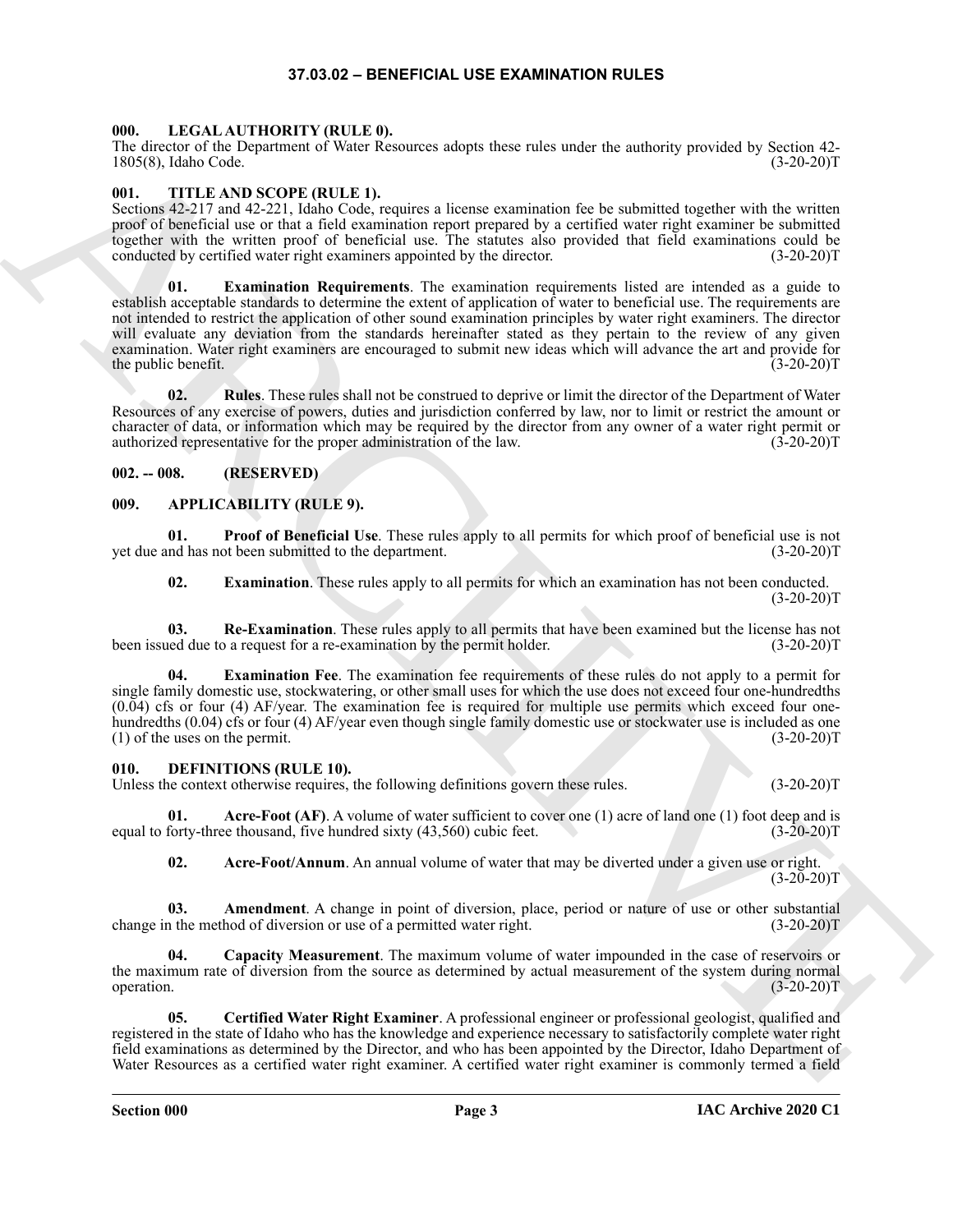examiner, water right examiner or examiner. A certified water right examiner is an impartial investigator and reporter of the information required by the Director to determine the extent of beneficial use established in compliance with a permit. Department employees are authorized to conduct water right examinations at the discretion of the Director.  $(3-20-20)T$ 

<span id="page-3-0"></span>**06. Conveyance Works**. The ditches, pipes, conduits or other means by which water is carried or moved from the point of diversion to the place of use. Storage works, if any, such as a dam can be considered part of the conveyance works. (3-20-20) the conveyance works.

**07.** Cubic Foot Per Second (CFS). A rate of flow approximately equal to four hundred forty-eight and ths (448.8) gallons per minute and also equals fifty (50) miner's inches. (3-20-20) eight tenths  $(448.8)$  gallons per minute and also equals fifty  $(50)$  miner's inches.

<span id="page-3-2"></span><span id="page-3-1"></span>**08. Department**. The Idaho Department of Water Resources. (3-20-20)T

<span id="page-3-5"></span><span id="page-3-4"></span><span id="page-3-3"></span>**09. Director**. The Director of the Idaho Department of Water Resources. (3-20-20)T

10. **Duty of Water**. The quantity of water necessary when economically conducted and applied to land without unnecessary loss as will result in the successful growing of crops.  $(3-20-20)$ T

**11. Examination or Field Examination**. An on-site inspection or investigation to determine the extent of application of water to beneficial use and to determine compliance with terms and conditions of the water right permit. (3-20-20) permit.  $(3-20-20)T$ 

<span id="page-3-6"></span>**12. Field Report**. The form provided by the Department upon which the examiner records the data gathered and describes the extent of diversion of water and application to beneficial use. The report is fully termed<br>beneficial use field report and is also termed a field examination report. (3-20-20)  $\bar{b}$ eneficial use field report and is also termed a field examination report.

<span id="page-3-7"></span>**13. Headworks or Diversion Works**. The constructed barriers or devices on the source of water (surface water or ground water) by which water can be diverted from its natural course of flow and/or measured.

 $(3-20-20)T$ 

<span id="page-3-9"></span>**14. License**. The certificate issued by the Director in accordance with Section 42-219, Idaho Code confirming the extent of diversion and beneficial use of the water that has been made in conformance with the permit conditions.  $(3-2\overline{0}-20)\text{T}$ 

<span id="page-3-10"></span><span id="page-3-8"></span>**15. License Examination Fee**. The fee required in Section 42-221K, Idaho Code, and is also termed an examination fee.

**Experiment of Nicely Resolution** Actualist with the statistical statistical techniques of the Exchange of the Control Matter Control Matter Control Matter Control Matter Control Matter Control Matter Control Matter Contr **16. Legal Subdivision**. A tract of land described by the government land survey and usually is described by government lot or quarter-quarter, section, township and range. A lot and block of a subdivision plat recorded with the county recorder may be used in addition to the government lot, quarter-quarter, section, township and range description. (3-20-20)T

<span id="page-3-11"></span>**17. Measuring Device**. A generally accepted structure or apparatus used to determine a rate of flow or volume of water. Examples are weirs, meters, and flumes. Less typical devices may be accepted by the Director on a case-by-case basis. (3-20-20) case-by-case basis.

**18. Nature of Use**. The characteristic use for which water is applied. Examples are domestic, irrigation, mining, industrial, fish propagation, power generation, municipal, etc. (3-20-20)T

<span id="page-3-14"></span><span id="page-3-13"></span><span id="page-3-12"></span>**19. Period of Use**. The time period during which water under a given right can be beneficially used.  $(3-20-20)T$ 

**20. Permit Holder or Owner**. The person, association, or corporation to whom a permit has been assigned as shown by the records of the Department. (3-20-20) issued or assigned as shown by the records of the Department.

<span id="page-3-15"></span>**21. Permit or Water Right Permit**. The water right document issued by the Director authorizing the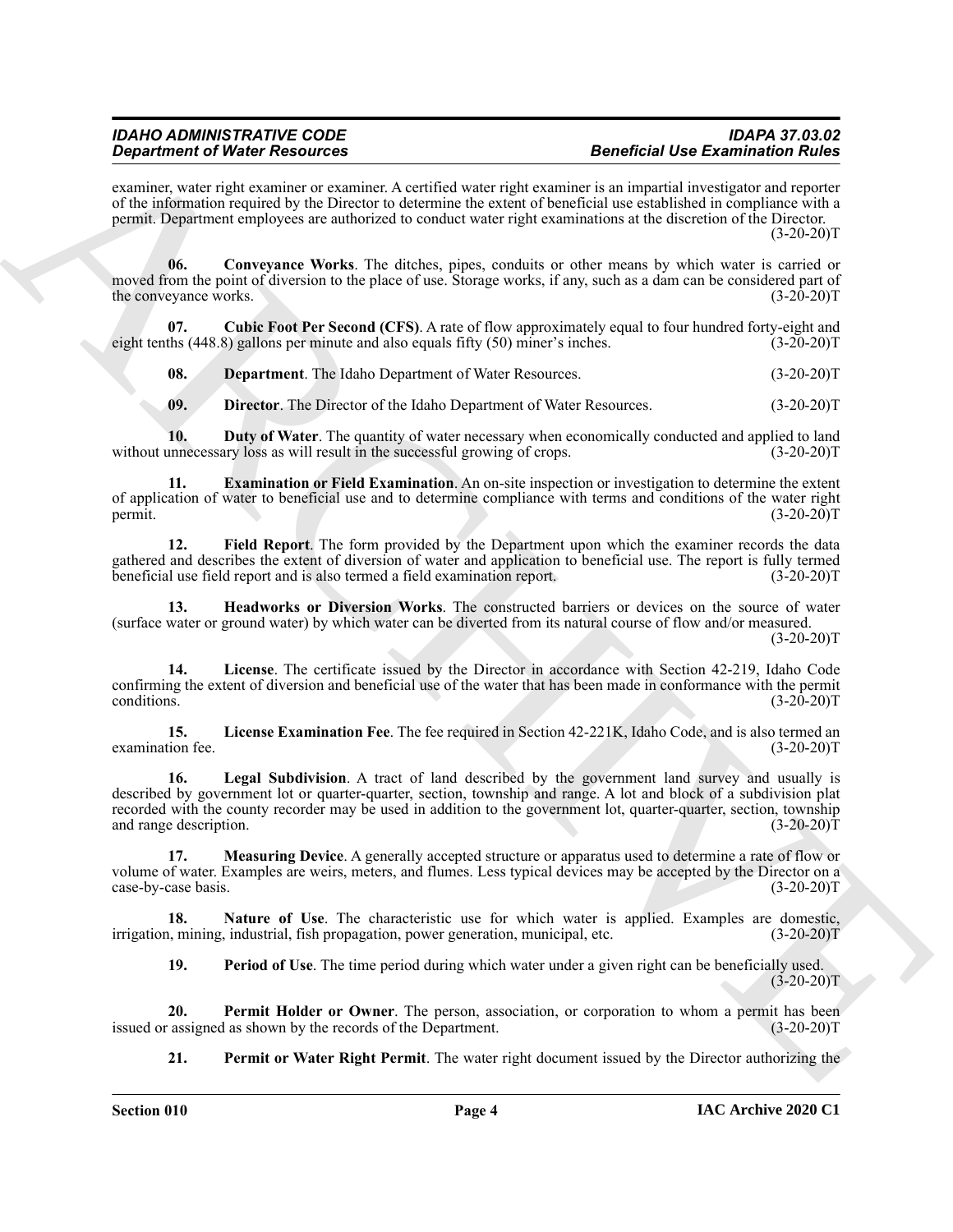# <span id="page-4-18"></span><span id="page-4-17"></span><span id="page-4-16"></span><span id="page-4-8"></span><span id="page-4-7"></span><span id="page-4-6"></span><span id="page-4-5"></span><span id="page-4-0"></span>**011. ABBREVIATIONS.**

<span id="page-4-15"></span><span id="page-4-14"></span>

|                                    | <b>Department of Water Resources</b>                                                                                                                                                                                                                                                                                                                                                                                                                                                                         | <b>Beneficial Use Examination Rules</b> |              |
|------------------------------------|--------------------------------------------------------------------------------------------------------------------------------------------------------------------------------------------------------------------------------------------------------------------------------------------------------------------------------------------------------------------------------------------------------------------------------------------------------------------------------------------------------------|-----------------------------------------|--------------|
|                                    | diversion and use of unappropriated public water of the state or water held in trust by the state.                                                                                                                                                                                                                                                                                                                                                                                                           |                                         | $(3-20-20)T$ |
| 22.                                | Place of Use (P.U. or POU). The location where the beneficial use is made of the diverted water.                                                                                                                                                                                                                                                                                                                                                                                                             |                                         | $(3-20-20)T$ |
| 23.                                | Point of Diversion (P.D. or POD). The location on the public source of water from which water is<br>diverted. Examples are pump intake, headgate, well locations, and dam locations.                                                                                                                                                                                                                                                                                                                         |                                         | $(3-20-20)T$ |
| 24.<br>works.                      | Project Works. A general term which includes diversion works, conveyance works, and any<br>devices which may be used to measure the water or to apply the water to the intended use. Improvements which have<br>been made as a result of application of water, such as land preparation for cultivation, are not a part of the project                                                                                                                                                                       |                                         | $(3-20-20)T$ |
| 25.<br>commonly termed proof.      | <b>Proof of Beneficial Use</b> . The submittal required in Section 42-217, Idaho Code. This submittal is                                                                                                                                                                                                                                                                                                                                                                                                     |                                         | $(3-20-20)T$ |
| 26.                                | Source. The name of the natural water body at the point of diversion. Examples are Snake River,<br>Smith Creek, ground water, spring, etc.                                                                                                                                                                                                                                                                                                                                                                   |                                         | $(3-20-20)T$ |
| 011.                               | <b>ABBREVIATIONS.</b>                                                                                                                                                                                                                                                                                                                                                                                                                                                                                        |                                         |              |
| 01.                                | AF. Acre-Foot or Acre-Feet.                                                                                                                                                                                                                                                                                                                                                                                                                                                                                  |                                         | $(3-20-20)T$ |
| 02.                                | CFS. Cubic Foot Per Second.                                                                                                                                                                                                                                                                                                                                                                                                                                                                                  |                                         | $(3-20-20)T$ |
| 03.                                | P.D. or POD. Point of Diversion.                                                                                                                                                                                                                                                                                                                                                                                                                                                                             |                                         | $(3-20-20)T$ |
| 04.                                | P.U. or POU. Place of Use.                                                                                                                                                                                                                                                                                                                                                                                                                                                                                   |                                         | $(3-20-20)T$ |
| 05.                                | <b>USGS.</b> United States Geological Survey.                                                                                                                                                                                                                                                                                                                                                                                                                                                                |                                         | $(3-20-20)T$ |
| $012. - 024.$                      | (RESERVED)                                                                                                                                                                                                                                                                                                                                                                                                                                                                                                   |                                         |              |
| 025.                               | <b>AUTHORITY OF REPRESENTATIVE (RULE 25).</b>                                                                                                                                                                                                                                                                                                                                                                                                                                                                |                                         |              |
| 01.                                | Proof of Beneficial Use. When the proof of beneficial use, field report, and drawings are filed by<br>the water right examiner on behalf of an owner, written evidence of authority to represent the owner shall be filed<br>with the proof, field report, and drawings.                                                                                                                                                                                                                                     |                                         | $(3-20-20)T$ |
| 02.<br>right examiner.             | <b>Responsibility.</b> It is the responsibility of the permit holder or authorized representative to submit<br>proof of beneficial use and provide for the timely submission of a completed field report by the due date in acceptable<br>form to the director by either paying the required examination fee to the department or by employing a certified water                                                                                                                                             |                                         | $(3-20-20)T$ |
| $026. - 029.$                      | (RESERVED)                                                                                                                                                                                                                                                                                                                                                                                                                                                                                                   |                                         |              |
| 030.<br><b>EXAMINER (RULE 30).</b> | QUALIFICATION, EXAMINATION AND APPOINTMENT OF CERTIFIED WATER RIGHT                                                                                                                                                                                                                                                                                                                                                                                                                                          |                                         |              |
| 01.                                | Consideration. Any professional engineer or geologist qualified and registered in the state of<br>Idaho who has the knowledge and experience necessary to satisfactorily complete water right field examinations as<br>determined by the Director shall be considered for appointment as a water right examiner upon application to the<br>Director. The application shall be in the form prescribed by the Director and shall be accompanied by a non-<br>refundable fee in the amount provided by statute. |                                         | $(3-20-20)T$ |
|                                    |                                                                                                                                                                                                                                                                                                                                                                                                                                                                                                              |                                         |              |

## <span id="page-4-10"></span><span id="page-4-9"></span><span id="page-4-1"></span>**012. -- 024. (RESERVED)**

# <span id="page-4-13"></span><span id="page-4-12"></span><span id="page-4-11"></span><span id="page-4-2"></span>**025. AUTHORITY OF REPRESENTATIVE (RULE 25).**

# <span id="page-4-3"></span>**026. -- 029. (RESERVED)**

# <span id="page-4-21"></span><span id="page-4-20"></span><span id="page-4-19"></span><span id="page-4-4"></span>**030. QUALIFICATION, EXAMINATION AND APPOINTMENT OF CERTIFIED WATER RIGHT EXAMINER (RULE 30).**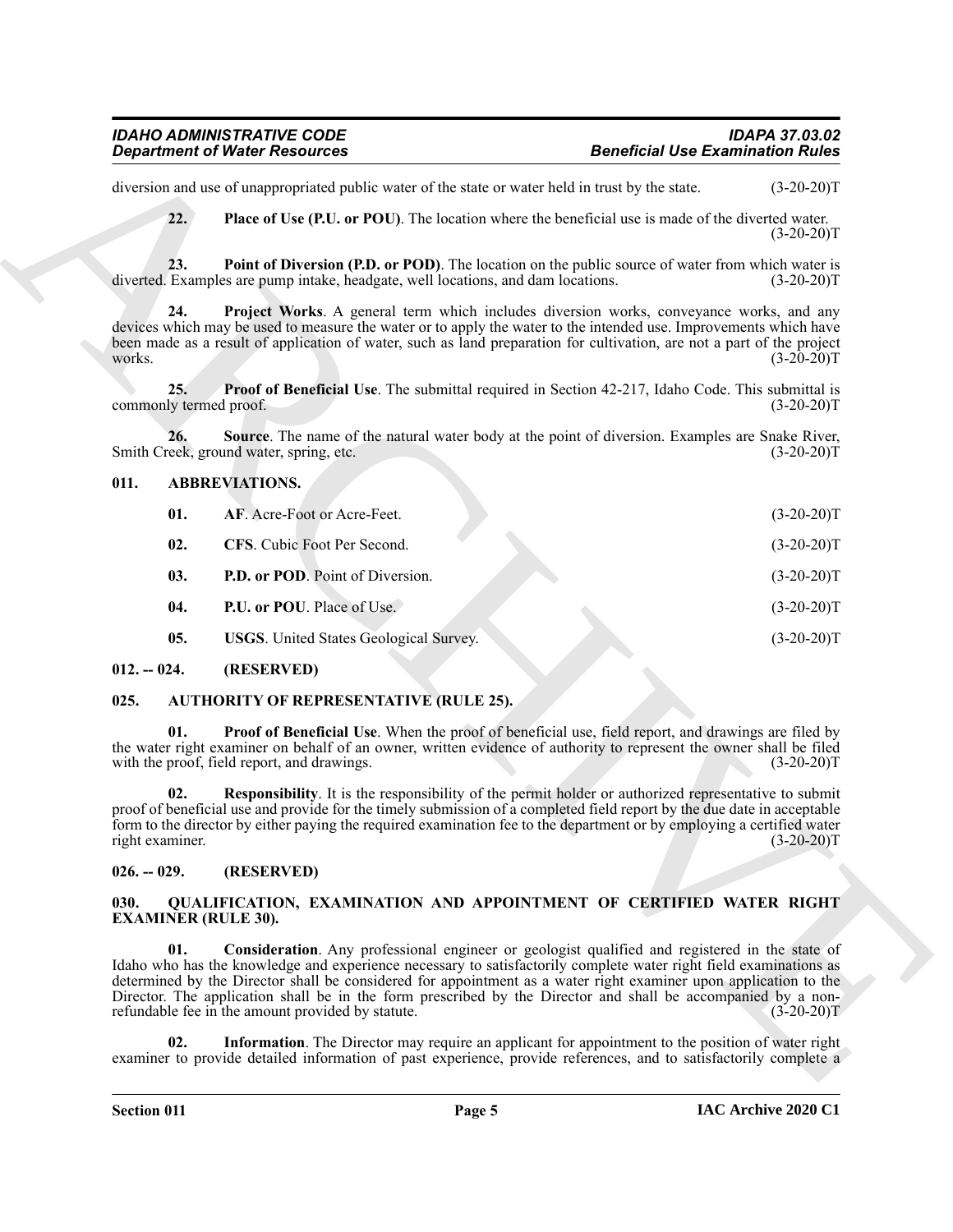<span id="page-5-4"></span>written or oral examination. (3-20-20)<sup>T</sup> (3-20-20)<sup>T</sup>

**03. Denial**. If the Director determines an applicant is not qualified, the application will be denied. If the determines an applicant is qualified, a certificate of appointment will be issued. (3-20-20) Director determines an applicant is qualified, a certificate of appointment will be issued.

<span id="page-5-6"></span>**04. Expiration**. Every water right examiner certificate of appointment shall expire March 31 of each year unless renewed by application in the manner prescribed by the Director. A non-refundable fee in the amount provided by statute shall accompany an application for renewal. (3-20-20) (3-20-20) T

<span id="page-5-11"></span>**Refusal or Revocation**. An appointment or renewal may be refused or revoked by the Director at any time upon a showing of reasonable cause. A party aggrieved by an action of the Director may request an administrative hearing pursuant to Section 42-1701A (3), Idaho Code. (3-20-20)T administrative hearing pursuant to Section  $42-1701\text{\AA}(3)$ , Idaho Code.

<span id="page-5-10"></span>**06. Reconsideration**. An application for appointment or renewal which has been refused or revoked by the Director may not be reconsidered for six (6) months. (3-20-20)T

<span id="page-5-8"></span>**07. Liability**. The state of Idaho shall not be liable for the compensation of any water right examiner other than department employees. The permit holder shall be responsible for costs associated with proof submittal including examination and field report preparation. (3-20-20)T

<span id="page-5-5"></span>**08. Examinations**. The Director may authorize sufficiently knowledgeable and experienced department employees to conduct water right examinations during the course and scope of their employment with the department. Upon termination of employment with the department, such examiners, unless reappointed as a nondepartment certified examiner under provisions of these rules, are not authorized to conduct field examinations. The fee provisions of these rules do not apply to department employees. (3-20-20)T

<span id="page-5-12"></span><span id="page-5-7"></span>**09. Ingress or Egress Authority**. Appointment as a water right examiner does not grant ingress or egress authority to non-department examiners and does not convey authority unless explicitly prescribed in these rules. (3-20-20) rules. (3-20-20)T

General of Neuro Resources<br>
Since the case of the control of the state of the state of the control of the case of the state of the state of the state of the state of the state of the state of the state of the state of the **10. Reports**. The Director will not accept a field examination report prepared by a certified water right examiner or a department employee who has any past or present interest, direct or indirect, in either the water right permit, the land or any enterprise benefiting, or likely to benefit, from the water right. Among those that the Director will presume to have an actual or potential conflict of interest and from whom he will not accept a field examination report are the following: (3-20-20) report are the following:

**a.** The person or persons owning the water right permit or the land or enterprise benefiting from the water right permit, members of their families (spouse, parents, grandparents, lineal descendants including those that are adopted, lineal descendants of parents; and spouse of lineal descendants), and their employees. (3-20-20)T

<span id="page-5-9"></span>**b.** The person or persons, who sold or installed the diversion works or distribution system.  $(3-20-20)T$ 

**11. Money Received**. All moneys received by the department under the provisions of these rules shall ited in the water administration fund created under Section 42-238a, Idaho Code. (3-20-20)T be deposited in the water administration fund created under Section 42-238a, Idaho Code.

# <span id="page-5-0"></span>**031. -- 034. (RESERVED)**

# <span id="page-5-1"></span>**035. EXAMINATION FOR BENEFICIAL USE (RULE 35).**

## <span id="page-5-3"></span><span id="page-5-2"></span>**01. Field Report**. (3-20-20)T

**a.** All items of the field report must be completed and must provide sufficient information for the Director to determine the extent of the water right developed in order for the report to be acceptable to the Director.  $(3-20-20)$ T

**b.** Permitted uses partially developed by the permit holder shall be described in detail. Permitted uses which were not developed by the permit holder shall be noted. Uses determined to exist which are not authorized by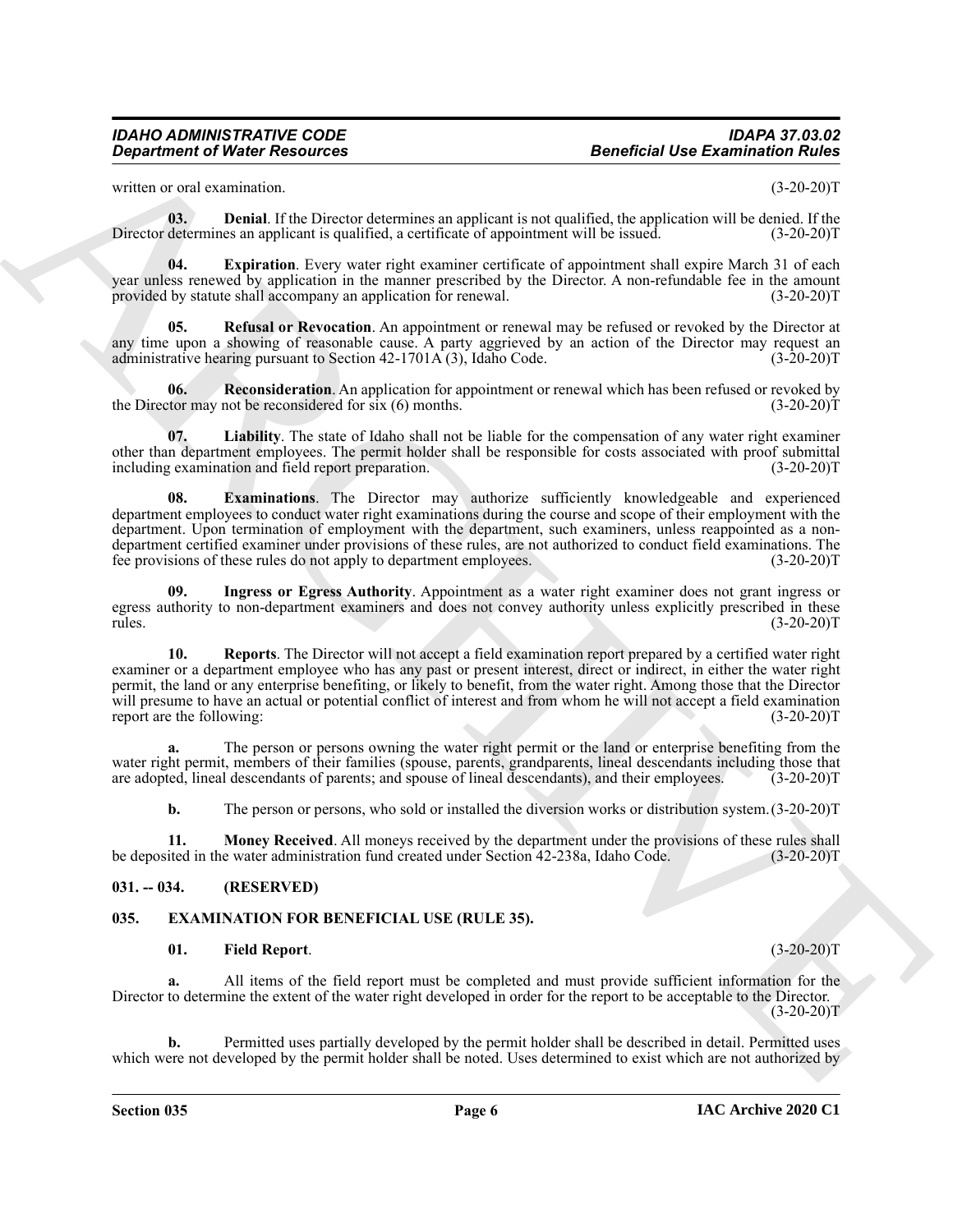# *IDAHO ADMINISTRATIVE CODE IDAPA 37.03.02 Department of Water Resources Beneficial Use Examination Rules*

the permit being examined shall also be described in detail. (3-20-20)T

**c.** A concise description of the diversion works and a general description of the distribution works shall be given. This description must trace the water from the point of diversion to the place of use and the return to a public water source, if any. Any reservoir, diversion dam, headgate, well, canal, flume, pump and other related structure shall be included. If water is stored, the timing and method of storage, release, rediversion and conveyance to the place of use shall be described. The make, capacity, serial number and model number of all pumps, boosters or measuring devices associated with the point of diversion at the source of the water supply shall be described on the field examination report. Schematic diagrams, photographs, and maps sufficient to locate and describe the diversion, conveyance and usage systems shall also be provided in the examination report. (3-20-20)T

**d.** Any interconnection of the water use being examined with other water rights or with other conveyance systems shall be described on the field report. Interconnection includes, but is not limited to, sharing the same point of diversion, distribution system, place of use, or beneficial use. The examination report shall also include an evaluation of how the water use being examined is distinct from prior existing water rights and provides an alternate source of water or increment of beneficial use not authorized by prior existing water rights. (3-20-20)T

**e.** If water is returned to a public water source after use, a legal description of the point where the water is returned and source to which discharge is made shall be provided. Examples of uses which generally have an effluent discharge include fish propagation and power facilities.  $(3-20-20)T$ 

**f.** The method of compliance with each condition of approval of a permit shall be shown on the field to the examiner. (3-20-20) report by the examiner.

**g.** If the water is used for irrigation, the boundaries of the irrigated areas and the location of the project works providing water to each shall be platted on the maps submitted with the report and the full or partial acreage in each legal subdivision of forty (40) acres or government lot shall be shown. (3-20-20)T

**h.** Irrigated acreage shall be shown on the field report to the nearest whole acre in a legal subdivision except the acreage shall be shown to the nearest one-tenth  $(0.10)$  acre for permits covering land of less than ten  $(10)$  acres.  $(3\n-20\n-20)$ acres.  $(3-20-20)T$ 

**i.** Where a permit has been developed as separate distribution systems from more than one point of diversion, the separate areas irrigated from each point of diversion shall be shown on the maps submitted with the report and the legal subdivisions embracing the irrigated areas for each such respective point of diversion together with the total irrigated area shall be described. (3-20-20)T

**Department of Water Resources<br>
the product of the state state of the formula in which the state state of the state of the state of the state of the state of the state of the state of the state of the state of the state o j.** For each use of water the examiner shall report an annual diversion volume based on actual beneficial use during the development period for the permit. The method of determining the annual diversion volume shall be shown. The annual diversion volume shall account for seasonal variations in factors affecting water use, including seasonal variations in water availability. For irrigation, the volume shall be based on the field headgate requirements in the map titled Irrigation Field Headgate Requirement appended to these rules (see Appendix A located at the end of this chapter). Annual diversion volumes for heating and cooling uses may be adjusted to account for documented weather conditions during any single heating or cooling season from among the fifty (50) years immediately prior to submitting proof of beneficial use for the permit. For storage uses that include filling the reservoir and periodically replenishing evaporation and seepage losses throughout the year, the annual diversion volume shall be the sum of the amounts used for filling and for replenishment. Volumes may include reasonable conveyance losses actually incurred by the water user. The following water uses are exempt from the volume reporting requirement: (3-20-20)T

|      | Diversion to storage. (Volume should be reported for the storage use, such as irrigation storage.) |              |
|------|----------------------------------------------------------------------------------------------------|--------------|
|      |                                                                                                    | $(3-20-20)T$ |
| ii.  | Domestic uses as defined in Section 42-111, Idaho Code.                                            | $(3-20-20)T$ |
| iii. | In-stream watering of livestock.                                                                   | $(3-20-20)T$ |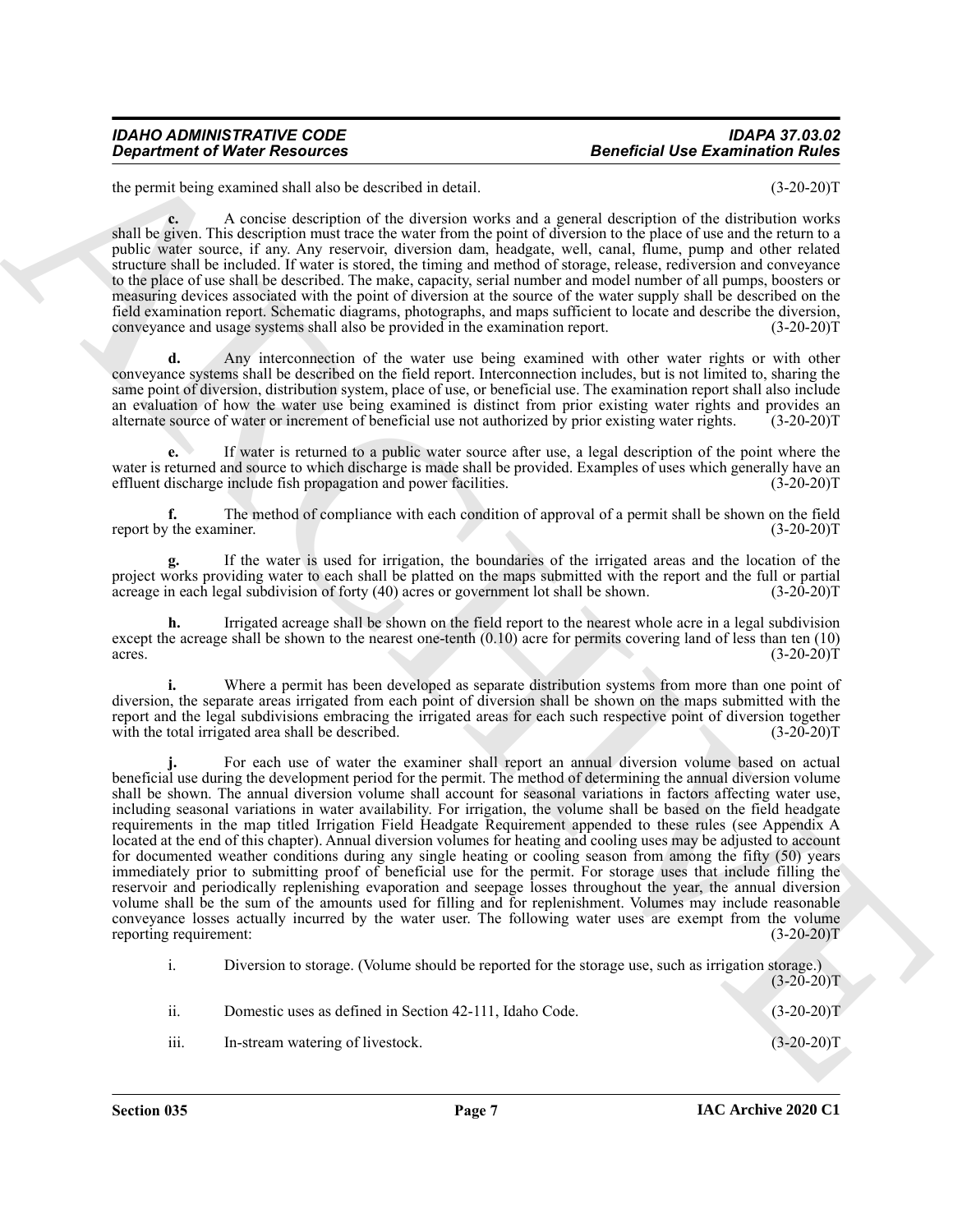# *IDAHO ADMINISTRATIVE CODE IDAPA 37.03.02 Department of Water Resources*

| Fire protection. (Volume is required for fire protection storage.) | $(3-20-20)T$ |
|--------------------------------------------------------------------|--------------|
|--------------------------------------------------------------------|--------------|

v. On-stream, run-of-the-river, non-consumptive power generation uses. (3-20-20)T

vi. Minimum stream flows established pursuant to Chapter 15, Title 42, Idaho Code. (3-20-20)T

vii. Municipal use by an incorporated city or other entity serving users throughout an incorporated city,<br>is following situations that do require a volume to be reported: (3-20-20) except the following situations that do require a volume to be reported:

(1) The permit or amended permit was approved with a volume limitation; or (3-20-20)T

(2) The permit was not approved for municipal use but can be amended and licensed for a municipal lished during the authorized development period for the permit. (3-20-20) use established during the authorized development period for the permit.

viii. Irrigation using natural stream flow diverted from a stream or spring. (Volumes must be reported for irrigation uses from ponds, lakes and ground water and for irrigation storage and irrigation from storage.)  $(3 - 20 - 20)$ T

**k.** The total number of holding/rearing ponds and the dimensions and volume of the ponds shall be shown on the field report for fish rearing or fish propagation use. The annual volume shall be calculated based on the changes of water per hour. (3-20-20)T

**l.** Information shall be submitted concerning the beneficial use that has been made of the water unless the purpose of use is for irrigation. For example, for stockwater use, the number and type of stock watered shall be provided. Similar indications of the extent of beneficial use shall be provided for all other non-irrigation uses.

 $(3-20-20)T$ 

**m.** The period during each year that the water is used shall be described for each use. (3-20-20)T

**n.** For permits having more than one (1) use, the diversion rate measured for each use, the annual diversion volume determined for each use (unless specifically exempted by rule or statute), and the place of use for each use shall be described. (3-20-20)T

**o.** The amount (rate and/or volume) of water shall be limited by the smaller of the permitted amount, the amount upon which the license examination fee is paid, the capacity of the diversion works or the amount beneficially used prior to submitting proof of beneficial use, including any statutory limitation of the duty of water.

 $(3-20-20)T$ 

**p.** Suggested amendments shall be noted on the field report when the place of use, point of diversion, period or nature of use is different from the permit. Suggested amendments shall be based on actual use, not on potential use. (3-20-20)T

**q.** An aerial photo marked to depict the point(s) of diversion and place(s) of use for each use must accompany each field report unless waived by the Director. If existing photos are not available, the Director will accept a USGS Quadrangle map at the largest scale available. (3-20-20)T

**Experiment of Nineter Newsletter,**<br>
The provident (Newsletter Research Experiment and the Desponsion are not the Second Control in the Second Control in the Second Control in the Second Control in the Second Control in t **r.** Unless required as a condition of permit approval, an on-site examination and direct measurement of the diversion rate are not required for the following water uses if the beneficial use, place of use, season of use, and point of diversion can be confirmed by documentary means such as well driller reports, property tax records, receipts and other records of the permit holder, or photographs, including aerial photographs: (3-20-20) and other records of the permit holder, or photographs, including aerial photographs:

i. Irrigation up to five (5) acres. (3-20-20)  $\text{T}$ 

ii. Storage of up to fourteen point six (14.6) acre-feet of water solely for stock watering purposes.  $(3-20-20)$ T

iii. Any uses other than irrigation or storage if the total combined diversion rate for all the uses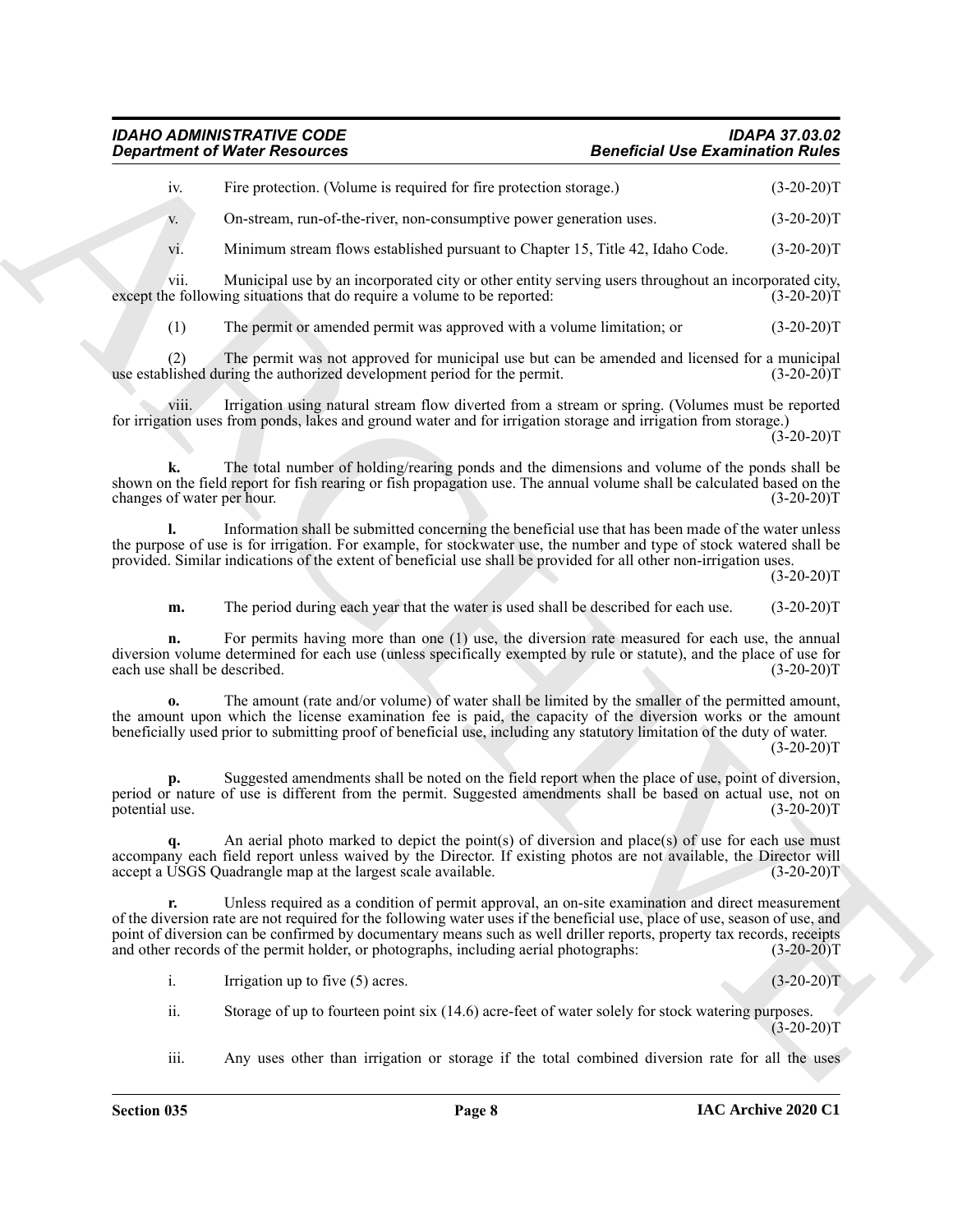established in connection with the permit does not exceed twenty-four one hundredths (0.24) cubic feet per second.  $(3-20-20)T$ 

# <span id="page-8-2"></span>**02. Field Report Acceptability**. (3-20-20)T

**a.** All field reports shall be prepared by or under the supervision of certified water right examiners or authorized department employees. Reports submitted by certified water right examiners must be properly endorsed with an engineer or geologist seal and signature. Field reports received from certified water right examiners will be accepted if the report includes all the information required to complete the report and provides the information required by Rule Subsection 035.01. (3-20-20)T

**b.** Field reports not completed as required by these rules will be returned to the certified water right examiner for completion. If the date for submitting proof of beneficial use has passed, the penalty provisions of Rule 055 shall apply. (3-20-20)T

**c.** If the Director determines that a field report prepared by a certified water right examiner is acceptable but that additional information is needed to clarify the field report, he will notify the examiner in writing of the information required. If the additional information is not submitted within thirty (30) days or within the time specified in the written notice, the priority date of the permit will be advanced one (1) day for each day the information submittal is late. Failure to submit the required information within one (1) year of the date of the department's request is cause for the Director to take action to cancel the permit. (3-20-20)T

**d.** Field reports which indicate that a measuring device or lockable controlling works, required as a condition of approval of the permit, has not been installed, are not acceptable and will be returned to the examiner unless the measuring device requirement or lockable controlling works requirement has been formally waived or modified by the Director. (3-20-20) modified by the Director.

## <span id="page-8-3"></span>**03.** General. (3-20-20)T

**a.** For irrigation purposes, the duty of water shall not exceed five (5) acre feet of stored water for each acre of land to be irrigated or more than one (1) cubic foot per second for each fifty (50) acres of land to be irrigated<br>unless it can be shown to the satisfaction of the Director that a greater amount is necessary. (3-20 unless it can be shown to the satisfaction of the Director that a greater amount is necessary.

**b.** For irrigated acreage of five (5) acres or less, a diversion rate up to three one-hundredths (0.03) cfs may be allowed on the license to be issued by the Director. (3-20-20) per acre may be allowed on the license to be issued by the Director.

**c.** Conveyance losses of water from the point of diversion to the place of use which are determined by actual measurement may be allowed by the Director if the loss is determined by the Director to be reasonable.

 $(3-20-20)T$ 

**d.** The duty of water described in Subsections 035.03.a. or 035.03.b. may be exceeded if the department has authorized a greater diversion rate per acre when the permit was issued and good cause acceptable to the Director has been demonstrated. (3-20-20) the Director has been demonstrated.

**Expansion of Ninter Research entry and the system of the Extension of Ref. 2. This is the system of the system of the system of the system of the system of the system of the system of the system of the system of the syst e.** For irrigation systems which cover twenty-five thousand (25,000) acres or more, within irrigation districts organized and existing under the laws of the state of Idaho, and for irrigation projects developed under a permit held by an association, company, corporation, or the United States to deliver surface water to more than five (5) water users under an annual charge or rental, the field report does not need to describe the irrigated land by legal subdivision, but may describe generally the lands under the project works if the total irrigated acres has been accurately determined and is shown on the field report. The amount of water beneficially used under such projects must be shown on the field report. (3-20-20)T

# <span id="page-8-0"></span>**036. -- 039. (RESERVED)**

- <span id="page-8-5"></span><span id="page-8-4"></span><span id="page-8-1"></span>**040. WATER MEASUREMENT (RULE 40).**
	- **01. Measurement Terminology**. (3-20-20)T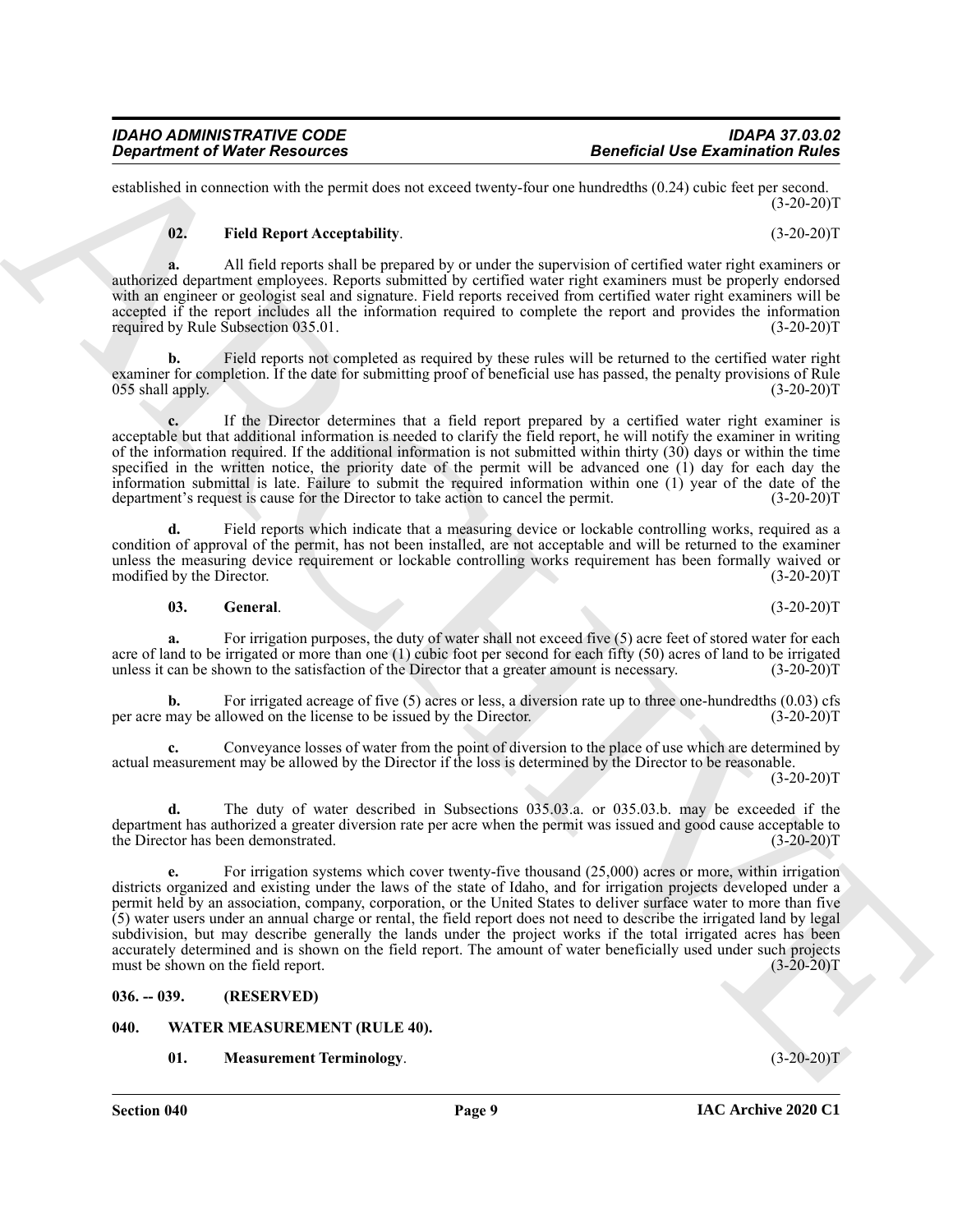**a.** Rate of flow measurements shall be shown in units of cubic feet per second (cfs) with three (3) significant figures and no more precision than hundredths. (3-20-20)T

**b.** Volume measurements shall be shown in units of acre-feet (AF) with three (3) significant figures, and no more precision than tenths. (3-20-20)T

<span id="page-9-14"></span><span id="page-9-12"></span>**02. Rate of Diversion**. The rate of diversion measurement shall be conducted as close as reasonably possible to the source of supply and shall be measured with the project works fully in place operating at normal capacity. For example, if a sprinkler system is used for irrigation purposes, discharge from the pump must be measured with the sprinkler system connected. (3-20-20) measured with the sprinkler system connected.

General of Neiser Research ext. Solid by devention and solid for extending the state of the state of the state of the state of the state of the state of the state of the state of the state of the state of the state of the **03. Measurements**. Water measurements may be made by vessel, weir, meter, rated flume, reservoir capacity table or other standard method of measurement acceptable to the Director. The field report shall describe the method used in making the measurement, the date when made, the name of the person making the measurement, the legal description of the location where the measurement was taken and shall include sufficient information, including current meter notes, rating tables, and/or calibration information to enable the Director to check the quantity of water measured in each case. (3-20-20)T

<span id="page-9-15"></span>**04. Unacceptable Measurements**. Theoretical diversion rates or theoretical carrying capacities are not acceptable as a measure of the rate of diversion except as indicated in these rules and for some diversion systems where the flow rate cannot be measured accurately due to the physical characteristics of the diversion and distribution system. (3-20-20) system. (3-20-20)T

<span id="page-9-13"></span>**05. Method**. Rate of flow measurements shall be determined using equipment and methods capable of g an accuracy of plus or minus ten percent (10%). obtaining an accuracy of plus or minus ten percent  $(10\%)$ .

# <span id="page-9-0"></span>**041. -- 044. (RESERVED)**

# <span id="page-9-4"></span><span id="page-9-1"></span>**045. DRAWINGS, MAP, AND SCHEMATIC DIAGRAM (RULE 45).**

The following provisions shall apply to the submittal of drawings, maps, photos and the schematic diagrams.

 $(3-20-20)T$ 

**01. Submittal of Drawings, Maps, Photos and Schematic Diagrams**. Drawings, maps, photos and schematic diagrams used as an attachment to the field report shall be on eight and one-half by eleven  $(8 \frac{1}{2} \times 11)$  inch paper whenever possible. (3-20-20)T

<span id="page-9-9"></span><span id="page-9-8"></span><span id="page-9-6"></span><span id="page-9-5"></span>**02. Attachment Sheets**. Attachment sheets shall depict information on one (1) side only. (3-20-20)T

**03. Scale of Map**. The map depicting the point of diversion and place of use shall be of a reasonable scale but not less than two (2) inches equals one (1) mile. The map shall show the location of the point(s) of diversion to the nearest forty (40) acre tract or to a ten (10) acre tract for springs. The location of ditches, canals, mainlines, distribution systems and the place of use by forty (40) acre tract must be shown.  $(3-20-20)T$ distribution systems and the place of use by forty  $(40)$  acre tract must be shown.

**04. Drawings**. Drawings need to generally depict the size and type of diversion works, measuring onveyance system, water application method, and the location of any measurements taken. (3-20-20)T device, conveyance system, water application method, and the location of any measurements taken.

<span id="page-9-7"></span>**05. Photographs**. Photographs of the diversion works, the typical distribution works and other prominent features of the system shall be provided with the field report. (3-20-20)T

# <span id="page-9-2"></span>**046. -- 049. (RESERVED)**

## <span id="page-9-3"></span>**050. LICENSE EXAMINATION FEE (RULE 50).**

# <span id="page-9-11"></span><span id="page-9-10"></span>**01. Examinations Conducted by Department Staff**. (3-20-20)T

**a.** The examination fee shall be payable to the Department of Water Resources unless the field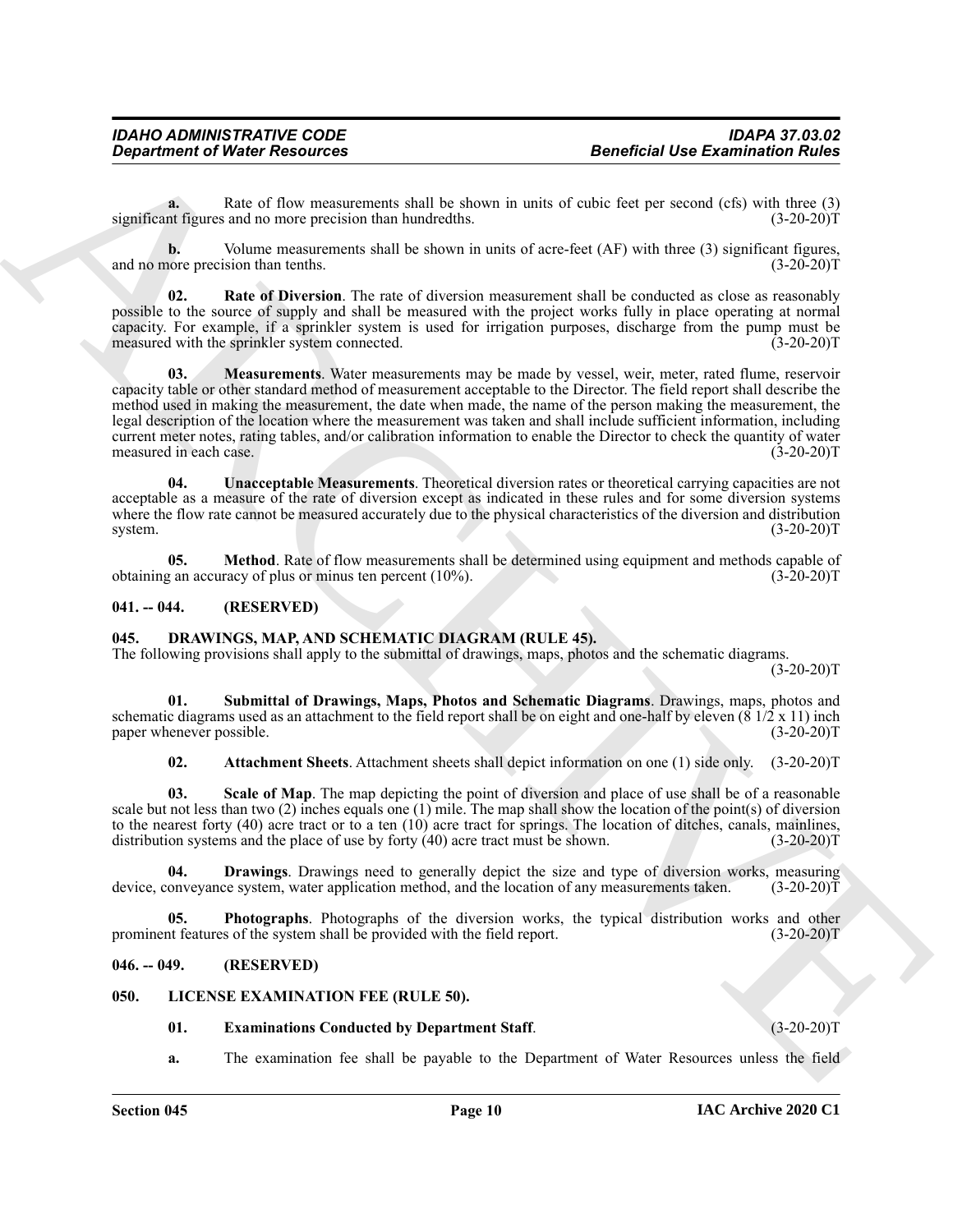**e.** An examination fee equal to the initial examination fee paid to the department shall be paid for a reexamination made at the request for the permit holder except upon a showing of error by the department on the initial examination.  $(3-20-20)T$ 

# <span id="page-10-3"></span>**02. Examinations Conducted by Non-Department Certified Water Right Examiners**. (3-20-20)T

**a.** The examination fee required by Section 42-217, Idaho Code is not applicable for examination d by or under the supervision of certified water right examiners. (3-20-20) conducted by or under the supervision of certified water right examiners.

**b.** A permit holder may not choose to have the examination conducted by the department after selecting a certified water right examiner. (3-20-20)T

**c.** After submitting proof of beneficial use and paying an examination fee to the department, but before the department's actual examination, a permit holder may submit an examination report completed by a certified water right examiner. Because the examination fee is an essential component of timely proof submittal, the department will not refund the examination fee. (3-20-20)T

# <span id="page-10-0"></span>**051. -- 054. (RESERVED)**

# <span id="page-10-4"></span><span id="page-10-1"></span>**055. PENALTY (RULE 55).**

<span id="page-10-6"></span>**01.** Permits for Which Proof Has Not Been Submitted. The submittal required is the proof and the tion fee or the proof and a completed field report. (3-20-20) examination fee or the proof and a completed field report.

<span id="page-10-5"></span>**02. Failure to Submit**. Failure to submit either the license examination fee or an acceptable field examination report prepared by or under the supervision of a certified water right examiner by the proof due date is cause to lapse the permit pursuant to Section 42-218a, Idaho Code, unless an extension of time pursuant to Section 42-204, Idaho Code, extending the proof of beneficial use due date has been approved. (3-20-20)T 42-204, Idaho Code, extending the proof of beneficial use due date has been approved.

# <span id="page-10-2"></span>**056. -- 999. (RESERVED)**

## *IDAHO ADMINISTRATIVE CODE IDAPA 37.03.02 Department of Water Resources Beneficial Use Examination Rules*

examination is conducted by a certified water right examiner. (3-20-20)T

**b.** The department will not conduct an examination for which the fee has not been paid to the department unless exempted in Rule Subsection 009.04, except that for any prior examination, whether conducted by a certified water right examiner or by department staff, the department may conduct a supplemental examination on its own initiative at any time. No examination fee shall be charged for a supplemental examination conducted by the department on its own initiative.

**Expansion of Water Resources<br>
Sensitive Resources<br>
Sensitive Resources<br>
Sensitive Resources<br>
Sensitive Resources<br>
Sensitive Resources<br>
Sensitive Resources<br>
Sensitive Resources<br>
Sensitive Resources<br>
Sensitive Resources<br>
S c.** A license shall not be issued for an amount of water in excess of the amount covered by the examination fee. Subsequent to the examination and prior to a license being issued, the Director will notify the permit holder that the licensed amount will be limited because an insufficient examination fee was paid. The permit holder will be allowed thirty (30) days after the notice is mailed to pay the additional examination fee, along with a late payment penalty of twenty-five dollars (\$25) or twenty percent (20%) of the amount of the additional required fee whichever is more. If payment is received within the thirty (30) day period, the rate or volume licensed shall not be reduced by reason of the examination fee. If payment is not received within the thirty (30) day period, the rate or volume licensed shall be limited by the original examination fee paid. For the purpose of determining advancement of priority for late fee as provided in Section 42-217, Idaho Code, fees shall not be considered as having been paid until paid in full, including any subsequent fee. (3-20-20)T

**d.** Excess examination fees are non-refundable. (3-20-20)T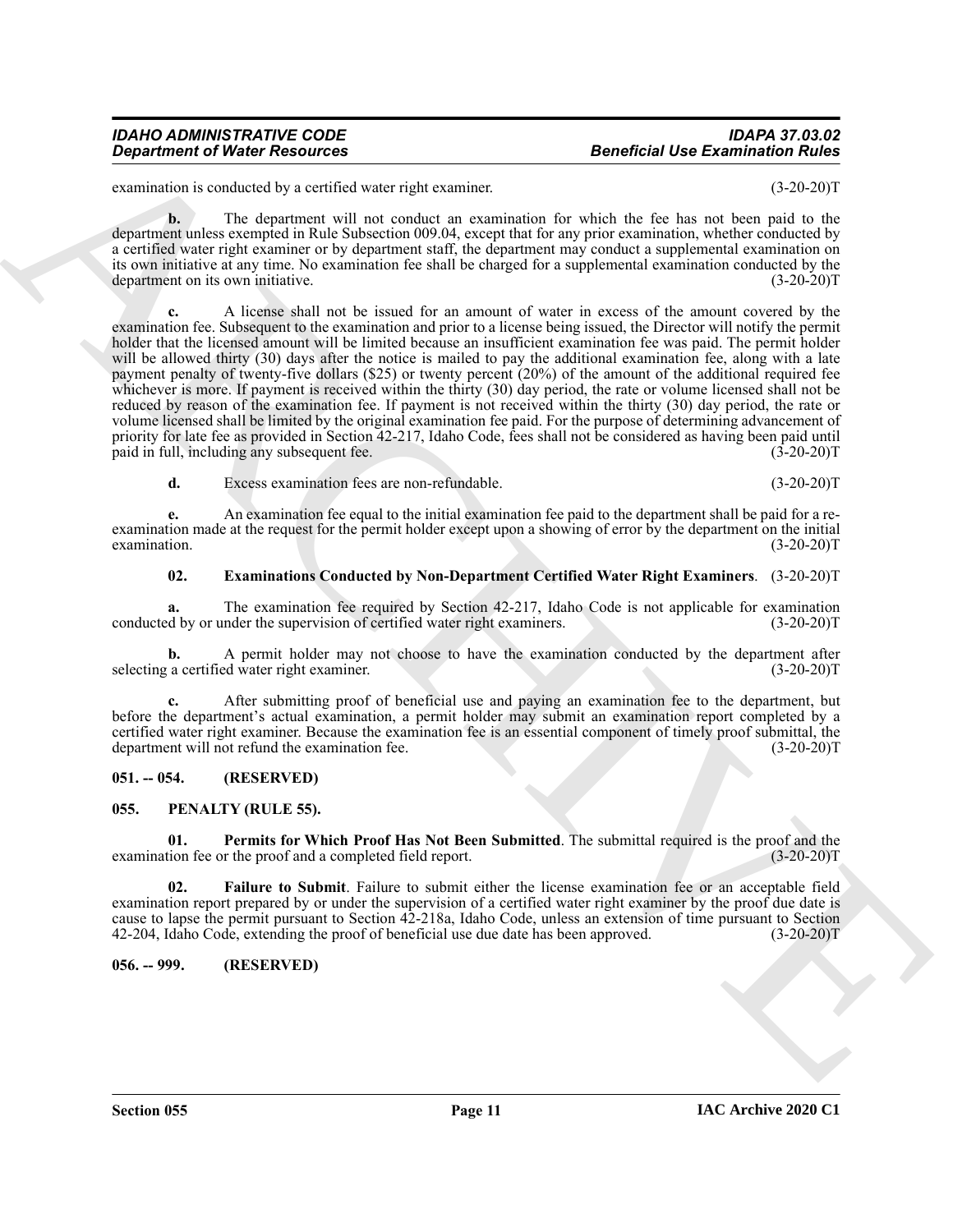# **Appendix A**